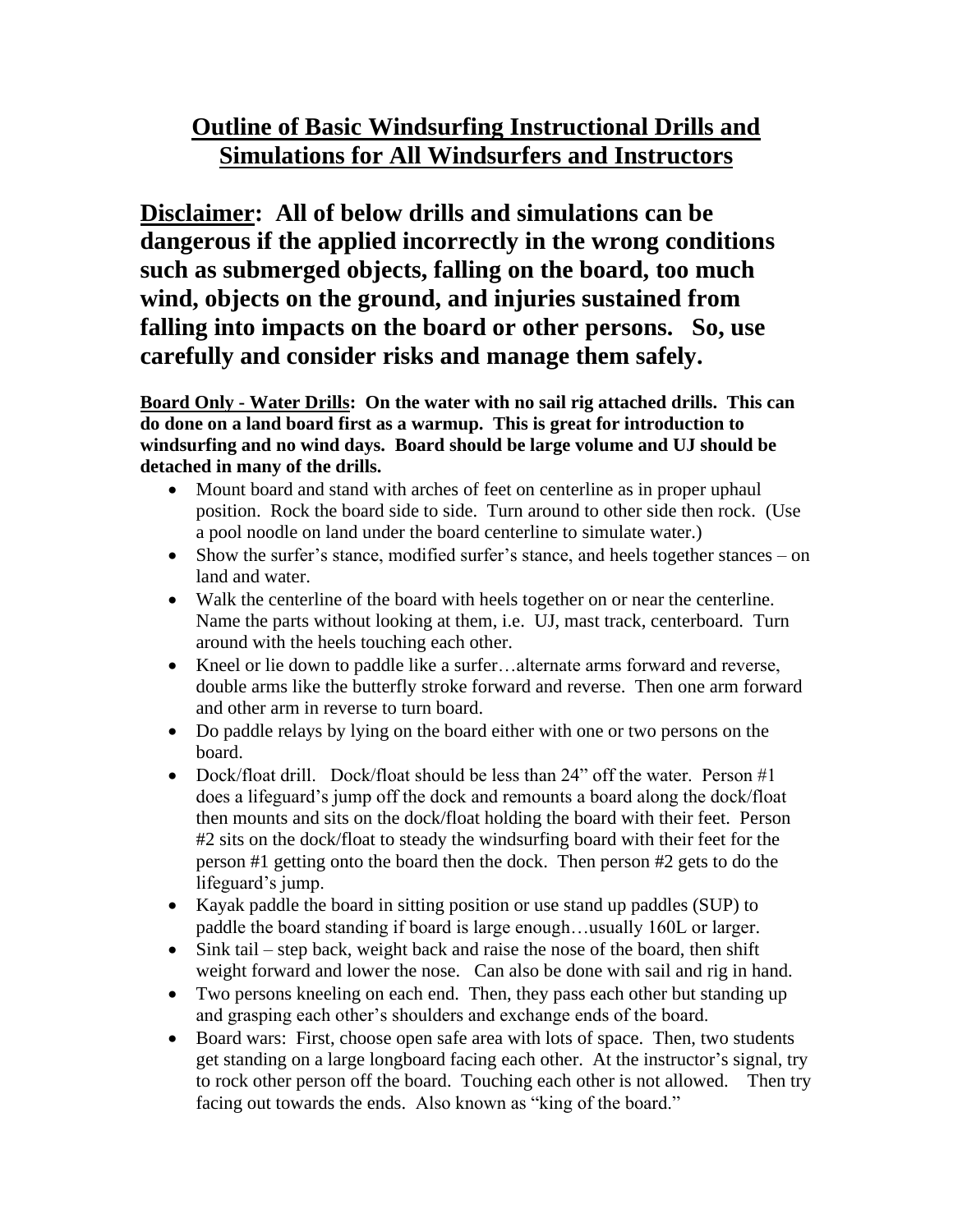- Jump up. Then do jump with a 180 degree turn and maybe then the jump 360 turn.
- Lie on the board like log and roll overboard, come up on the opposite side.
- Whilst seated and straddling board, roll under and head comes up on other side. Do paired rollovers.
- Hang 5 toes or 10 toes on board's nose. Harder for heavier students. Idea is to sink the nose and then get back and stay on the board.
- How many can stand up on this one board?

**Drag board and rig drills with tow line on carpet on sand, dock, floor, grass. In general, use a smaller full rig with sail. Or mount rig via the universal joint on a 2' x 2' plywood base with a hole in the middle for the UJ attachment. A drag board is a fin-less windsurfing board that is no longer used or sailable that can be set on asphalt, concrete, etc. and can be abused.** 

### **Board only things to do:**

- Practice attaching the UJ and detaching the UJ. Then practice attaching the rig and detach the rig using either the Euro pin or US two button.
- Board only. Place pool noodle under the drag board's centerline with UJ attached. Pool noodle should be halved lengthwise so it has a flat surface for the bottom. Practice rocking and footwork for uphauling, tack, jibe. Put pool noodle across the board to get back foot weighting for pivot jibe.

#### **Drag board, UJ, and rig with sail - things to do:**

- Board and rig. Do all 3-2-1 with controlled drop basics on grass or dock with carpets and add tennis save variations and hanging save practice Use a tow line, or ball bearing or golf ball pivoting simulator to practice uphaul, mast steering, and basic position with 2 hands on the mast board 180 with 2 steps. Also do board 180 turn with front hand on mast and back hand 2 fingers in the "arm pit of the boom." Move the mast upwind and downwind while looking at the nose to simulate sail steering.
- Controlled drop to self-rescue position
- How to slow down or stop by pushing clew towards the nose of the board.
- Move the clew end of the rig exercises: luff, sheet in, up, down, return. Then use tow line to practice bear off and head up with corresponding sail handling.
- Do free style routine listed in latter part of this document.
- 5 kinds of pivot jibes: normal, switch feet jibe, jibe to clew first sailing and then jibe other way to normal sailing, duck jibe, switch feet duck jibe. Practice on land with tow rope or swiveling simulator.
- Leeside sailing
- Sail Chi
- Practice clew first sailing, leeside sailing on land.
- Board 360 with flagging the sail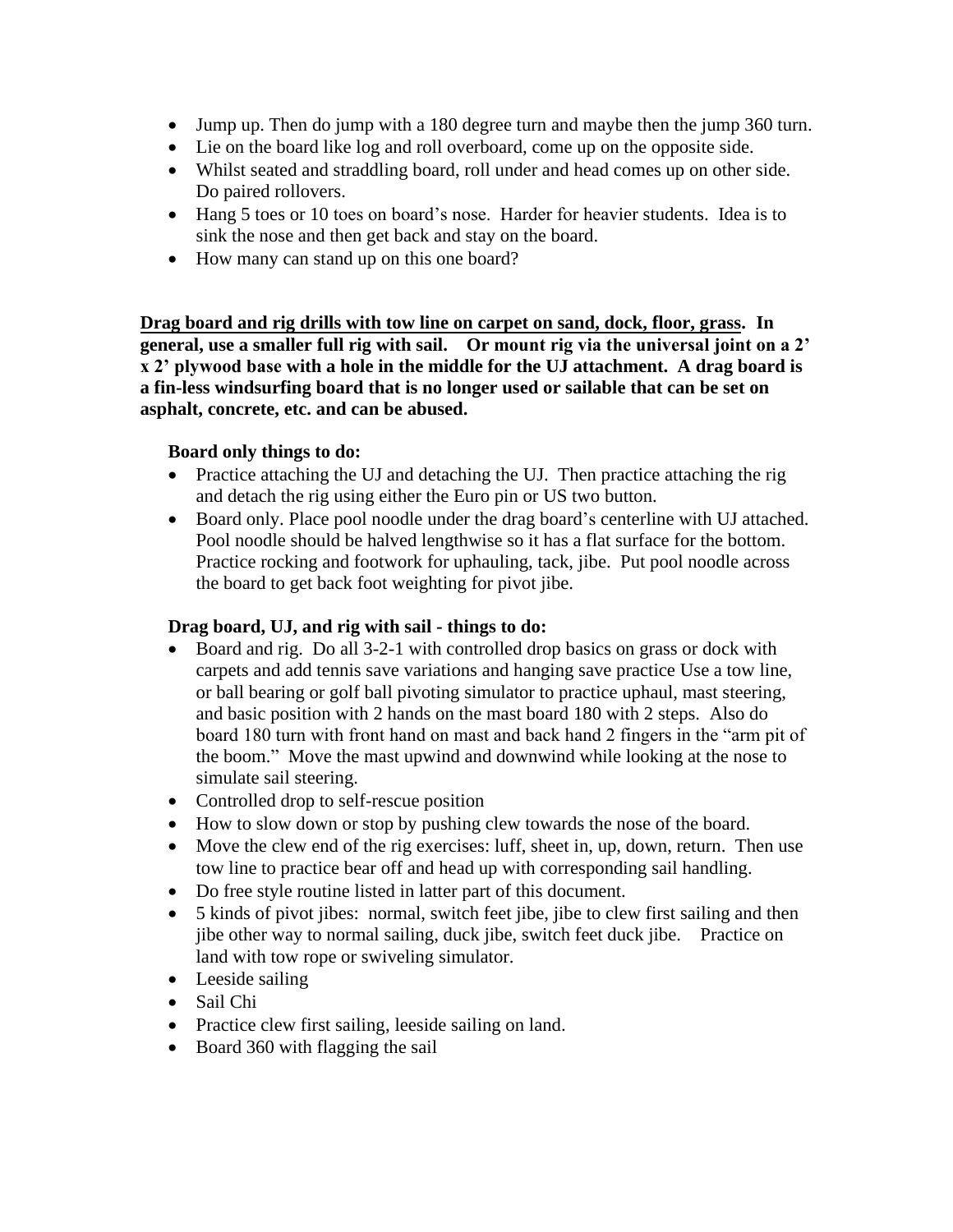• Practice Light Wind Self-Rescue on land by lying boom across stern, then lying down and paddling double arm or alternating arms. Lower boom if necessary and if possible, move the mast forward in the mast track so boom rests on rear of the board. Also learn to lower the boom on the water so the boom rests better on the tail of the board.

**The "GHOST RIG." A ghost rig is a bottom halve of the mast, extension, and boom with a tight string as a leach and foot of the sail. A ghost rig is another simulator for teaching windsurf used in many windsurfing schools. It is great for indoor presentations, overall lectures. It is great for hand, foot, and posture simulation, and progressions.** 

### **Rigged Sail-only-drills on grass, dock, indoors, or sand in all wind zones.**

- Using the wind to help and learning to not damage a rigged sail.
- Basic rigged sail carry and variations of the sail carry. Turn it into a relay for fun.
- Two-person sail carries.
- Carry sail over the head and jibe the sail over the head task. Have a race or relays.

### **Stance and weight shift drills. First do it on drag board with UJ.**

- Basic stance with 7 in the feet and 7 in the body
- Surfer's stance, modified surfer's stance, heels touching stance, uphaul stance.
- Basic one footed stance
- Basic turn around the UJ and turn in circle w/ heels together
- Tack foot work
- Jibe foot work

Add a pool noodle to above to simulate water to the above tasks.

### **What if the sail falls on top on you in the water? The swim under the smaller sized rigged sail drill. This is great preparation for when sail is on top of you in a catapult or when one falls to the windward side of the board and one holds onto the boom.**

Swim under a smaller sized rig lying on top of the water going from the boom clamp to clew end of the boom by moving your hands along the boom as a guide. And then reverse the direction and go from clew end of the boom to the boom clamp exit. If done in deep water from a coach boat or dock/float, the instructor has a safety line attached to the rig's extension especially if a student is wearing a PFD as some struggle based on fear and swimming ability. Safety-wise, the instructor can pull up the rig as a backup to a struggling student. In waist-deep water, instructor can pull up rig manually if a student is having trouble whilst swimming under the sail.

**What is the "Perfect First Sail" on a windsurfer drill:** Do the following with perfect side shore wind from a perfect launch. In sailing terms, lineup to a perfect beam reach, sail on a perfect beam reach 90 degrees to the wind. Then turn around and sail back on a